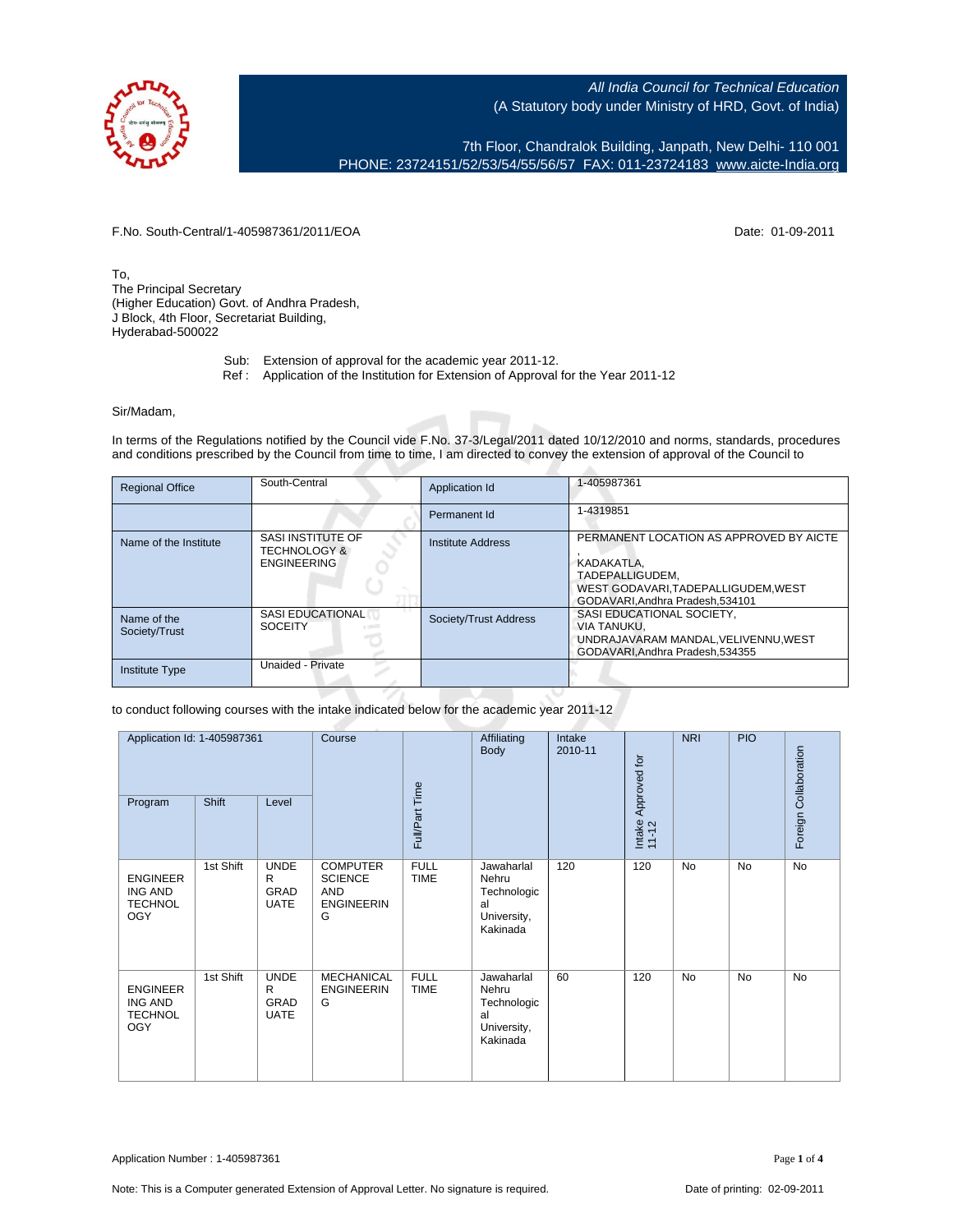

7th Floor, Chandralok Building, Janpath, New Delhi- 110 001 PHONE: 23724151/52/53/54/55/56/57 FAX: 011-23724183 [www.aicte-India.org](http://www.aicte-India.org)

| Application Id: 1-405987361                                       |           | Course                                  |                                                                                          | Affiliating<br>Body               | Intake<br>2010-11                                                   |                            | <b>NRI</b>                   | <b>PIO</b> | Foreign Collaboration |    |
|-------------------------------------------------------------------|-----------|-----------------------------------------|------------------------------------------------------------------------------------------|-----------------------------------|---------------------------------------------------------------------|----------------------------|------------------------------|------------|-----------------------|----|
| Program                                                           | Shift     | Level                                   |                                                                                          | Full/Part Time                    |                                                                     |                            | Intake Approved for<br>11-12 |            |                       |    |
| <b>ENGINEER</b><br>ING AND<br><b>TECHNOL</b><br><b>OGY</b>        | 1st Shift | <b>UNDE</b><br>R<br>GRAD<br><b>UATE</b> | <b>ELECTRONIC</b><br>S AND<br><b>COMMUNICA</b><br><b>TIONS</b><br><b>ENGINEERIN</b><br>G | <b>FULL</b><br><b>TIME</b>        | Jawaharlal<br>Nehru<br>Technologic<br>al<br>University,<br>Kakinada | 120                        | 120                          | No         | No                    | No |
| <b>ENGINEER</b><br>ING AND<br><b>TECHNOL</b><br><b>OGY</b>        | 1st Shift | <b>UNDE</b><br>R<br>GRAD<br><b>UATE</b> | <b>INFORMATIO</b><br>N<br><b>TECHNOLOG</b><br>Υ                                          | <b>FULL</b><br><b>TIME</b>        | Jawaharlal<br>Nehru<br>Technologic<br>al<br>University,<br>Kakinada | 60                         | 60                           | No         | No                    | No |
| <b>MANAGEM</b><br><b>ENT</b>                                      | 1st Shift | <b>POST</b><br>GRAD<br><b>UATE</b>      | <b>MASTERS IN</b><br><b>BUSINESS</b><br><b>ADMINISTRA</b><br><b>TION</b><br>Φ<br>$=$     | <b>FULL</b><br><b>TIME</b><br>45f | Jawaharlal<br>Nehru<br>Technologic<br>al<br>University,<br>Kakinada | 60<br>$\overline{1}$<br>Ωı | 120                          | No         | No                    | No |
| <b>MCA</b>                                                        | 1st Shift | POST<br>GRAD<br><b>UATE</b>             | <b>MASTERS IN</b><br><b>COMPUTER</b><br><b>APPLICATION</b><br>S                          | <b>FULL</b><br><b>TIME</b>        | Jawaharlal<br>Nehru<br>Technologic<br>al<br>University,<br>Kakinada | 60                         | 60                           | <b>No</b>  | <b>No</b>             | No |
| <b>ENGINEER</b><br><b>ING AND</b><br><b>TECHNOL</b><br><b>OGY</b> | 1st Shift | <b>POST</b><br>GRAD<br><b>UATE</b>      | <b>COMPUTER</b><br><b>SCIENCE</b><br><b>AND</b><br><b>ENGINEERIN</b><br>G                | <b>FULL</b><br><b>TIME</b>        | Jawaharlal<br>Nehru<br>Technologic<br>al<br>University,<br>Kakinada | 18                         | 18                           | No         | No                    | No |
| ENGINEER<br>ING AND<br><b>TECHNOL</b><br><b>OGY</b>               | 1st Shift | <b>POST</b><br>GRAD<br><b>UATE</b>      | <b>VLSI AND</b><br>EMBEDDED<br><b>SYSTEMS</b>                                            | <b>FULL</b><br>TIME               | Jawaharlal<br>Nehru<br>Technologic<br>al<br>University,<br>Kakinada | 18                         | 18                           | No         | No                    | No |
| <b>ENGINEER</b><br>ING AND<br><b>TECHNOL</b><br><b>OGY</b>        | 1st Shift | POST<br>GRAD<br><b>UATE</b>             | <b>POWER</b><br><b>ELECTRONIC</b><br>S                                                   | <b>FULL</b><br><b>TIME</b>        | Jawaharlal<br>Nehru<br>Technologic<br>al<br>University,<br>Kakinada | 18                         | 18                           | No         | No                    | No |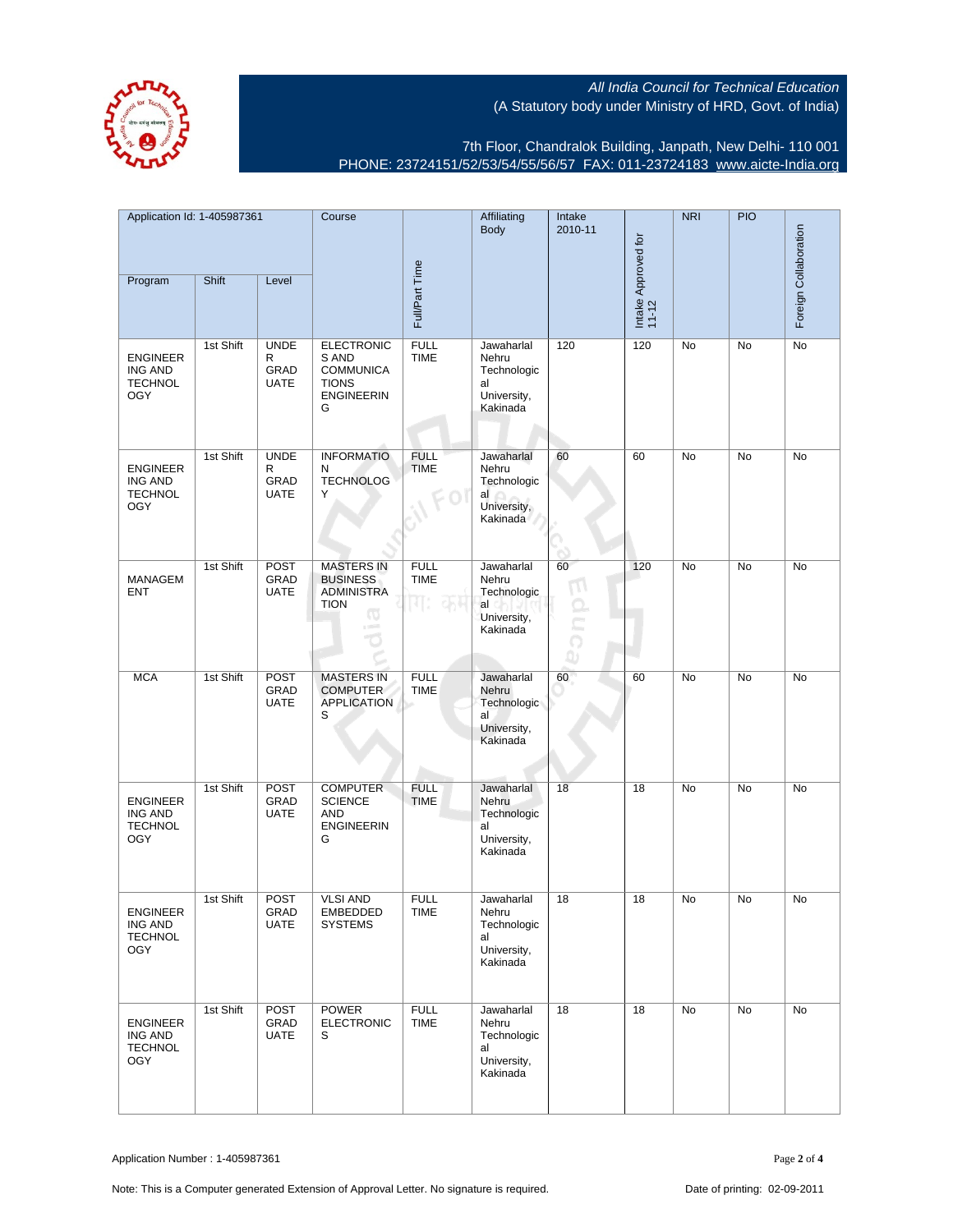

7th Floor, Chandralok Building, Janpath, New Delhi- 110 001 PHONE: 23724151/52/53/54/55/56/57 FAX: 011-23724183 [www.aicte-India.org](http://www.aicte-India.org)

Application Id: 1-405987361 Course **Affiliating** NRI PIO Intake Body 2010-11 Collaboration Foreign Collaboration Intake Approved for Intake Approved for<br>11-12 Full/Part Time Program Shift Level Foreign ( 1st Shift POST VLSI FULL Jawaharlal 18 18 No No No GRAD TIME Nehru ENGINEER ING AND UATE Technologic **TECHNOL** al University, **OGY** Kakinada 1st Shift UNDE **ELECTRICAL** FULL **Jawaharlal** 60 60 No No No R AND TIME Nehru ENGINEER GRAD ELECTRONIC ING AND Technologic **TECHNOL** UATE al S OGY ENGINEERIN University, G Kakinada 1st Shift POST **COMPUTER** FULL Jawaharlal 0 18 No No No GRAD AIDED TIME Nehru ENGINEER ING AND UATE DESIGN & Technologic **TECHNOL** COMPUTER al OGY ADIDED University, **MANUFACTU** Kakinada RE

The above mentioned approval is subject to the condition that SASI INSTITUTE OF TECHNOLOGY & ENGINEERING shall follow and adhere to the Regulations, guidelines and directions issued by AICTE from time to time and the undertaking / affidavit given by the institution along with the application submitted by the institution on portal.

In case of any differences in content in this Computer generated Extension of Approval Letter, the content/information as approved by the Executive Council / General Council as available on the record of AICTE shall be final and binding.

Strict compliance of Anti-Ragging Regulation:- Approval is subject to strict compliance of provisions made in AICTE Regulation notified vide F. No. 37-3/Legal/AICTE/2009 dated July 1, 2009 for Prevention and Prohibition of Ragging in Technical Institutions. In case Institution fails to take adequate steps to Prevent Ragging or fails to act in accordance with AICTE Regulation or fails to punish perpetrators or incidents of Ragging, it will be liable to take any action as defined under clause 9(4) of the said Regulation.

**(Dr. K P Isaac)**

Member Secretary, AICTE

Copy to:

**1. The Regional Officer,**

All India Council for Technical Education

Application Number : 1-405987361 Page **3** of **4**